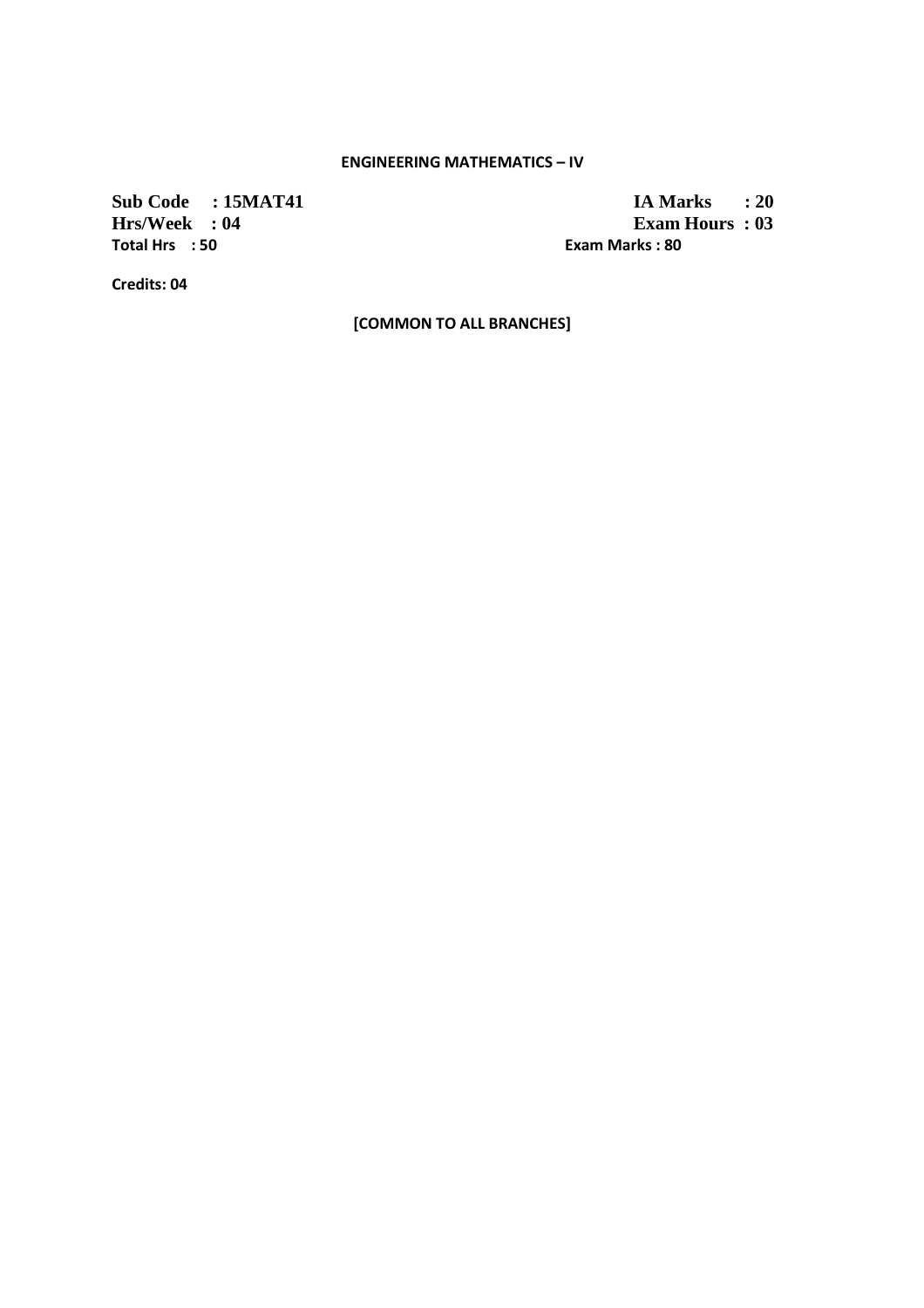## **PROCESS HEAT TRANSFER**

**Total Hrs : 50 Exam Marks : 80** 

**Sub Code : 15CH42 IA Marks : 20 Hrs/Week : 04 Exam Hours : 03** 

**Credits: 04** 

#### **COURSE OBJECTIVES:** The students will

- 1. Study various modes of Heat transfer and their fundamental relations.
- 2. Study conduction heat transfer and develop mathematical relations for various solid geometries.
- 3. Understand properties of insulation and critical thickness of insulation.
- 4. Understand different types of heat transfer coefficients and their estimations in various types of flows in different geometries.
- 5. Study the Boiling phenomenon and to generate pool boiling curve.
- 2. Understand the working of Heat exchangers and to learn design of double pipe, shell and tube heat exchangers and design of evaporators and conduct experiments and to submit the report.
- 3. Understand the phenomenon of radiation, radiation shields and estimation of emissivity.

| Module 1                                                                             | Content                                                                    | Contact      | <b>Blooms</b>        |
|--------------------------------------------------------------------------------------|----------------------------------------------------------------------------|--------------|----------------------|
|                                                                                      |                                                                            | <b>Hours</b> | <b>Taxonomy</b>      |
|                                                                                      |                                                                            |              |                      |
|                                                                                      | <b>INTRODUCTION:</b> Various modes of heat transfer Viz. Conduction,       | 10Hrs        | $L-1$ , $L-2$ , $L-$ |
| Convection and Radiation.                                                            |                                                                            |              | 3                    |
| <b>CONDUCTION:</b> Fourier's law, Steady state unidirectional heat flow through      |                                                                            |              |                      |
|                                                                                      | single and multiphase layers slabs, cylinders and spheres for constant and |              |                      |
|                                                                                      | variable thermal conductivity.                                             |              |                      |
| <b>INSULATION:</b> Properties of insulation materials, Types of insulation, Critical |                                                                            |              |                      |
| and Optimum thickness.                                                               |                                                                            |              |                      |

| <b>Module 2</b>  | Content                                                                          | Contact      | <b>Blooms</b>        |
|------------------|----------------------------------------------------------------------------------|--------------|----------------------|
|                  |                                                                                  | <b>Hours</b> | <b>Taxonomy</b>      |
|                  |                                                                                  |              |                      |
|                  | <b>EXTENDED SURFACES:</b> Fins – Types of fins, Derivation of fin efficiency     | 10Hrs        | $L-1$ , $L-2$ , $L-$ |
|                  | for longitudinal fins, Fin effectiveness, Elementary treatment of unsteady state |              | 3                    |
| heat conduction. |                                                                                  |              |                      |
|                  | <b>CONVECTION:</b> Individual and overall heat transfer coefficient, LMTD,       |              |                      |
|                  | LMTD correction factor, Dimensionless numbers, Dimensional analysis,             |              |                      |
|                  | Empirical correlation for forced and natural convection.                         |              |                      |

| Module 3 | Content                                                          | <b>Contact</b><br><b>Hours</b> | <b>Blooms</b><br>Taxonomy |
|----------|------------------------------------------------------------------|--------------------------------|---------------------------|
|          | ANALOGY: Analogy between momentum and heat transfer- Reynolds,   | l 10Hrs                        | L-1, L-2, L-              |
|          | Colburn and Prandtl analogies.                                   |                                |                           |
|          | HEAT TRANSFER WITH PHASE CHANGE: Boiling phenomena, Nucleate and |                                |                           |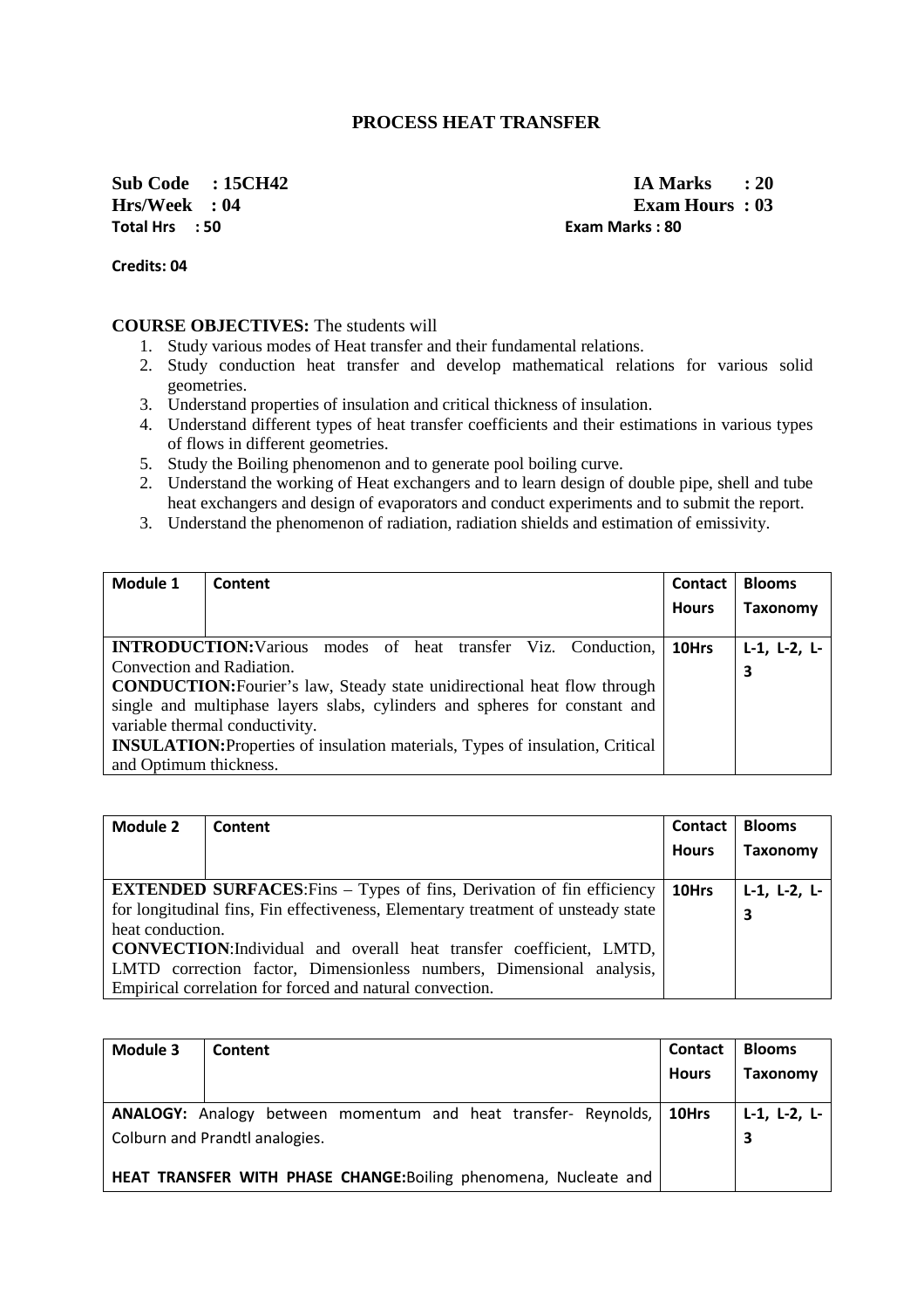| Film boiling, Condensation - Film and Drop wise condensation, Nusselts       |  |
|------------------------------------------------------------------------------|--|
| equations.                                                                   |  |
|                                                                              |  |
| <b>HEAT TRANSFER EQUIPMENT:</b> Double pipe heat exchangers, Shell and       |  |
| tube heat exchangers – Types of shell and tube heat exchangers, Construction |  |
| details, Condenser, types of condensers.                                     |  |

| Module 4            | Content                                                                                                                                              | Contact<br><b>Hours</b> | <b>Blooms</b><br><b>Taxonomy</b> |
|---------------------|------------------------------------------------------------------------------------------------------------------------------------------------------|-------------------------|----------------------------------|
| Numerical Problems. | <b>DESIGN OF HEAT TRANSFER EQUIPMENT:</b> Elementary design of   10Hrs<br>double pipe heat exchanger, shell and tube heat exchangers and condensers. |                         | $L-1$ , $L-2$ , $L-$             |

| Module 4           | Content                                                                            | <b>Contact</b> | <b>Blooms</b>        |
|--------------------|------------------------------------------------------------------------------------|----------------|----------------------|
|                    |                                                                                    | <b>Hours</b>   | <b>Taxonomy</b>      |
|                    |                                                                                    |                |                      |
|                    | <b>EVAPORATORS:</b> Types of evaporators, performance of tubular evaporator –      | 10Hrs          | $L-1$ , $L-2$ , $L-$ |
|                    | Evaporator capacity, Evaporator economy, Multiple effect evaporator -              |                | 3,                   |
|                    | Methods of feeding, effect of liquid head and boiling point elevation, Vapor       |                |                      |
|                    | recompression evaporation.                                                         |                |                      |
|                    | <b>RADIATION:</b> Properties and definitions, Absorptivity, Reflectivity, Emissive |                |                      |
|                    | power and intensity of radiation, Black body radiation, Gray body radiation,       |                |                      |
|                    | Stefen – Boltzmann law, Wein's displacement law, Kirchhoff's law, View             |                |                      |
|                    | factors, Radiation between surfaces, Radiation involving gases and vapors,         |                |                      |
| Radiation shields. |                                                                                    |                |                      |

**COURSE OUTCOMES:** The students will be able to do the following

- 1. Write all fundamental heat transfer relations.
- 2. Derive equations for the calculation of heat flux and estimation of intermediate temperatures in multilayer systems.
- 3. Calculate critical thickness of insulation requires for different geometry of solids.
- 4. Write different dimensionless numbers and explain their significance.
- 5. Estimate LMTD and heat transfer coefficients for different types of flows.
- 6. Design Shell and tube and Double pipe heat exchanger, condensers and Evaporator.
- 7. Explain radiation in different type of solids and estimate emissivity.

**Note: Use of steam tables permitted in examination and internal assessment test.** 

### **GRADUATE ATTRIBUTES:**

- Problem analysis.
- Design/development of solutions.

#### **QUESTION PAPER PATTERN:**

• The question paper will have ten questions. Each full is for 16 marks. There will be two full questions (with a maximum of four sub questions) from each module. Each full question will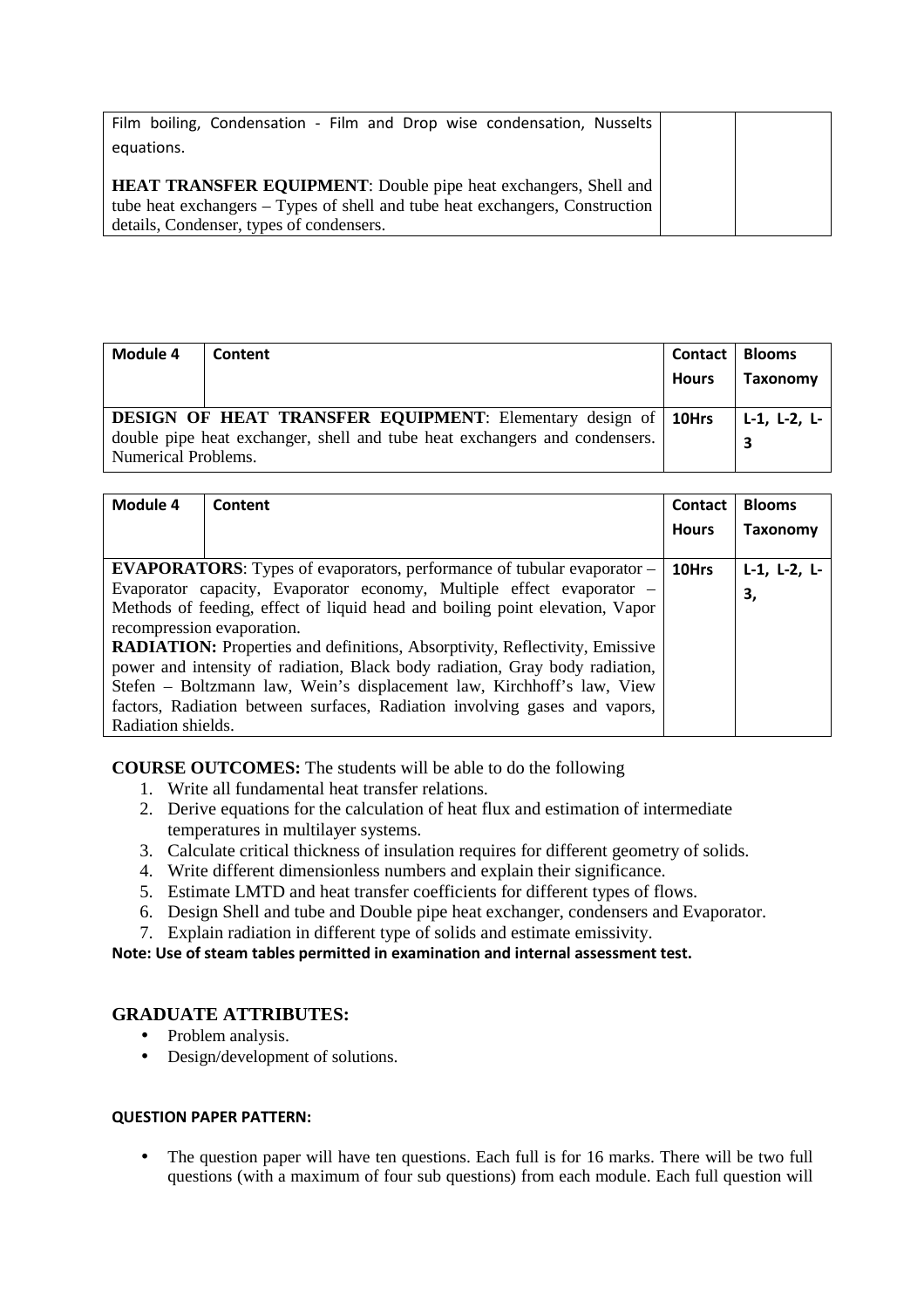have sub questions covering all the topics under a module. The students will have to answer five full questions, selecting one full question from each module.

### **TEXT BOOKS:**

- 1. Kern D.Q., **"Process Heat Transfer"**, McGraw Hill., New York, 1965
- 2. McCabe W.L., et.al., "Unit Operations of Chemical Engineering", 5<sup>th</sup> edn., McGraw Hill, New York, 2000
- 3. Coulson J.M. and Richardson J.F., **"Unit Operations of Chemical Engineering"**, Vol-I, 5th edn., Chemical Engg, Perganon & ELBS, McGraw Hill, New York, 2000

### **REFERENCES:**

- 1. Rao Y.V.C., "Heat Transfer", 1<sup>st</sup> edn., Universities Press (India) Ltd., New Delhi, 2001.
- 2. Dutta, Binay K., "Heat Transfer: Principles and Applications", PHI Learning. 2000.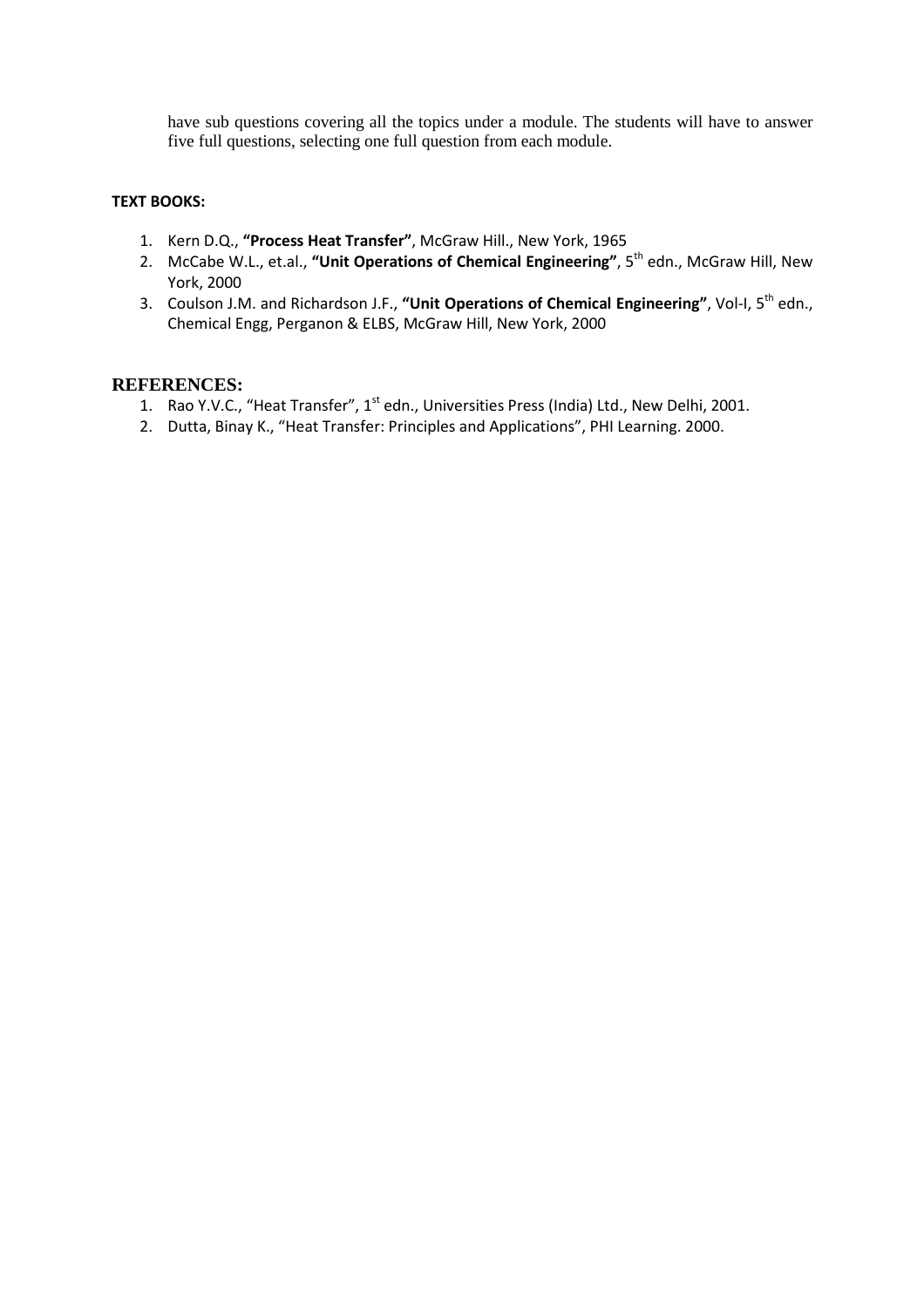#### **CHEMICAL ENGINEERING THERMODYNAMICS**

**Sub Code : 15CH43 IA Marks : 20 Hrs/Week : 04 <b>Exam Hours: 03 Total Hrs : 50 Exam Marks: 80** 

**Credits: 04** 

### **COURSE OBJECTIVES:** The students will

- 1. Learn fundamentals of thermodynamics such as types of properties, processes and laws of thermodynamics for flow and non flow process.
- 2. Understand the clear concepts on P-V-T behavior, Equations of state, thermodynamic diagrams and compressibility charts, entropy, irreversibility and problem solving skills.
- 3. Learn the thermodynamic properties of pure fluids, energy relations and fugacity concepts.
- 4. Study the estimation of partial molar properties, property changes of mixing, and ideal and non ideal solutions.
- 5. Learn the fundamentals of phase equilibrium, concept of chemical potential and generation and consistency check for VLE data.
- 6. Understand fundamentals of chemical reaction equilibrium to find feasibility and extent of conversion for the industrial reactions.

| Module 1                                                                                                                                                                                                                                                                                                                                                                                                                                                                                                                                                                                                                                                                                                 | Content | <b>Contact</b> | <b>Blooms</b>              |
|----------------------------------------------------------------------------------------------------------------------------------------------------------------------------------------------------------------------------------------------------------------------------------------------------------------------------------------------------------------------------------------------------------------------------------------------------------------------------------------------------------------------------------------------------------------------------------------------------------------------------------------------------------------------------------------------------------|---------|----------------|----------------------------|
|                                                                                                                                                                                                                                                                                                                                                                                                                                                                                                                                                                                                                                                                                                          |         | <b>Hours</b>   | <b>Taxonomy</b>            |
| BASIC CONCEPTS: System, Surrounding and processes, Closed and Open<br>systems, state and Properties, Intensive and Extensive Properties, State and<br>Path functions, equilibrium state and Phase rule, Zeroth law of<br>thermodynamics, Heat reservoir and Heat engines, Reversible and Irreversible<br>processes.<br><b>FIRST LAW OF THERMODYNAMICS:</b> General statement of First law of<br>thermodynamics, First law for cyclic process and non-flow processes, Heat<br>capacity.<br>HEAT EFFECTS ACCOMPANYING CHEMICAL REACTIONS:<br>Standard heat of reaction, formation, combustion, Hess's law of constant heat<br>summation, effect of temperature on standard heat of reaction.               |         | 10Hrs          | $L-1, L-2.$                |
| Module 2                                                                                                                                                                                                                                                                                                                                                                                                                                                                                                                                                                                                                                                                                                 | Content | <b>Contact</b> | <b>Blooms</b>              |
|                                                                                                                                                                                                                                                                                                                                                                                                                                                                                                                                                                                                                                                                                                          |         | <b>Hours</b>   | <b>Taxonomy</b>            |
| P-V-T BEHAVIOUR: P-V-T behavior of pure fluids, Equations of state and<br>ideal gas law, Processes involving ideal gas law: Constant volume, constant<br>pressure, constant temperature, adiabatic and polytropic processes. Equation of<br>state for real gases: Vander Waals equation, Redlich - Kwong equation, Peng<br>- Robinson equation, Virial equation, Compressibility charts: Principles of<br>corresponding states, generalized compressibility charts.<br>SECOND LAW OF THERMODYNAMICS:General statements of the Second law,<br>Concept of Entropy, the Carnot Principle, calculation of entropy changes,<br>Clausius Inequality, Entropy and Irreversibility, Third law of Thermodynamics. |         | 10Hrs          | $L-1$ , $L-2$ , $L-$<br>3, |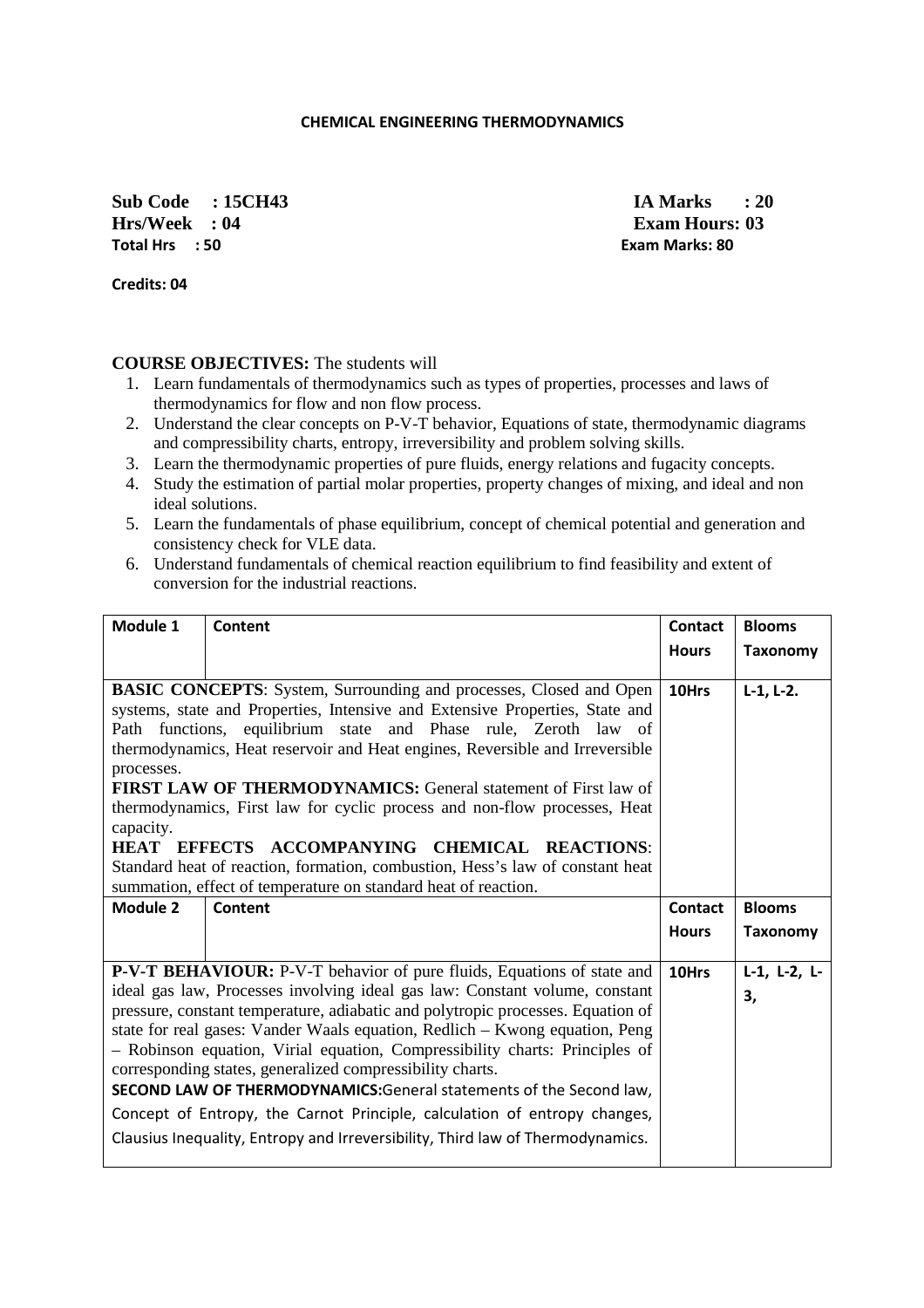| Module 3                                                                                                                                                                                                                                                                                                                                                                                                                                                                                                                                                                                                                                                                                                               | <b>Content</b> | <b>Contact</b><br><b>Hours</b> | <b>Blooms</b><br><b>Taxonomy</b> |
|------------------------------------------------------------------------------------------------------------------------------------------------------------------------------------------------------------------------------------------------------------------------------------------------------------------------------------------------------------------------------------------------------------------------------------------------------------------------------------------------------------------------------------------------------------------------------------------------------------------------------------------------------------------------------------------------------------------------|----------------|--------------------------------|----------------------------------|
| THERMODYNAMIC PROPERTIES OF PURE FLUIDS: Reference<br>Properties, Energy Properties, Derived Properties, Work function, Gibbs free<br>energy, Relationships among thermodynamic properties, Exact differential<br>equations, Fundamental property relations, Maxwell's equations, Clapeyron<br>equations, Entropy heat capacity relations, Modified equations for U & H,<br>Effect of temperature on U, H & S, Relationships between $C_P$ & $C_V$ , Gibbs-<br>Helmholtz equation, Fugacity, Fugacity coefficient, Effect of temperature and<br>pressure on Fugacity, Determination of Fugacity of pure gases, Fugacities of<br>solids and liquids, Activity, Effect of temperature and pressure on activity,          |                | 10Hrs                          | $L-1$ , $L-2$ , $L-$<br>3,       |
| Thermodynamic diagrams<br>Module 4                                                                                                                                                                                                                                                                                                                                                                                                                                                                                                                                                                                                                                                                                     | Content        | <b>Contact</b>                 | <b>Blooms</b>                    |
|                                                                                                                                                                                                                                                                                                                                                                                                                                                                                                                                                                                                                                                                                                                        |                | <b>Hours</b>                   | <b>Taxonomy</b>                  |
| <b>PROPERTIES OF SOLUTIONS:</b>                                                                                                                                                                                                                                                                                                                                                                                                                                                                                                                                                                                                                                                                                        |                | 10Hrs                          | $L-1$ , $L-2$ , $L-$             |
| Partial molar properties, Chemical potential, Fugacity in solutions, Henry's<br>law and dilute solutions, activity in solutions, Activity coefficients, Gibbs -<br>Duhem's equation, Property changes of mixing, excess properties.                                                                                                                                                                                                                                                                                                                                                                                                                                                                                    |                |                                | 3,                               |
| Module 5                                                                                                                                                                                                                                                                                                                                                                                                                                                                                                                                                                                                                                                                                                               | <b>Content</b> | <b>Contact</b>                 | <b>Blooms</b>                    |
|                                                                                                                                                                                                                                                                                                                                                                                                                                                                                                                                                                                                                                                                                                                        |                | <b>Hours</b>                   | <b>Taxonomy</b>                  |
| PHASE EQUILIBRIA: Criteria of phase Equilibria, Criterion of stability,<br>Duhem's theorem, Vapor - Liquid Equilibria, VLE in ideal solutions, Non-<br>Ideal solutions, VLE at low pressures, VLE at high pressures, consistency test<br>for VLE data, Calculation of Activity coefficients using Gibbs - Duhem's<br>equation.<br><b>CHEMICAL REACTION EQUILIBRIUM:</b> Reaction Stoichiometry,<br>Criteria of chemical reaction equilibrium, Equilibrium constant and standard<br>free energy change, Effect of temperature, Pressure on equilibrium constants<br>and other factors affecting equilibrium conversion, Liquid phase reactions,<br>heterogeneous reaction equilibrium, phase rule for reacting systems. |                | 10Hrs                          | $L-1$ , $L-2$ , $L-$<br>3,       |

### **COURSE OUTCOMES:** The students are expected to do the following

- 1. Calculate the heat and work requirements for the given flow or non-flow processes.
- 2. Analyze and find properties such as Pressure, Volume and temperature for equations of states and form the fundamentals of first law of thermodynamics.
- 2. Calculate entropy for the processes, and various types of energies such as internal energy, enthalpy, Helmholtz free energy and Gibbs free energy.
- 3. Differentiate between ideal and non-ideal solution and estimate partial molar properties.
- 4. Generate Vapor Liquid Equilibrium data for ideal and non-ideal solutions and check for their consistency by various methods.
- 5. Find the feasibility and extent of conversion for any reaction

### **GRADUATE ATTRIBUTES:**

- Problem analysis.
- Design/development of solutions.

#### **QUESTION PAPER PATTERN:**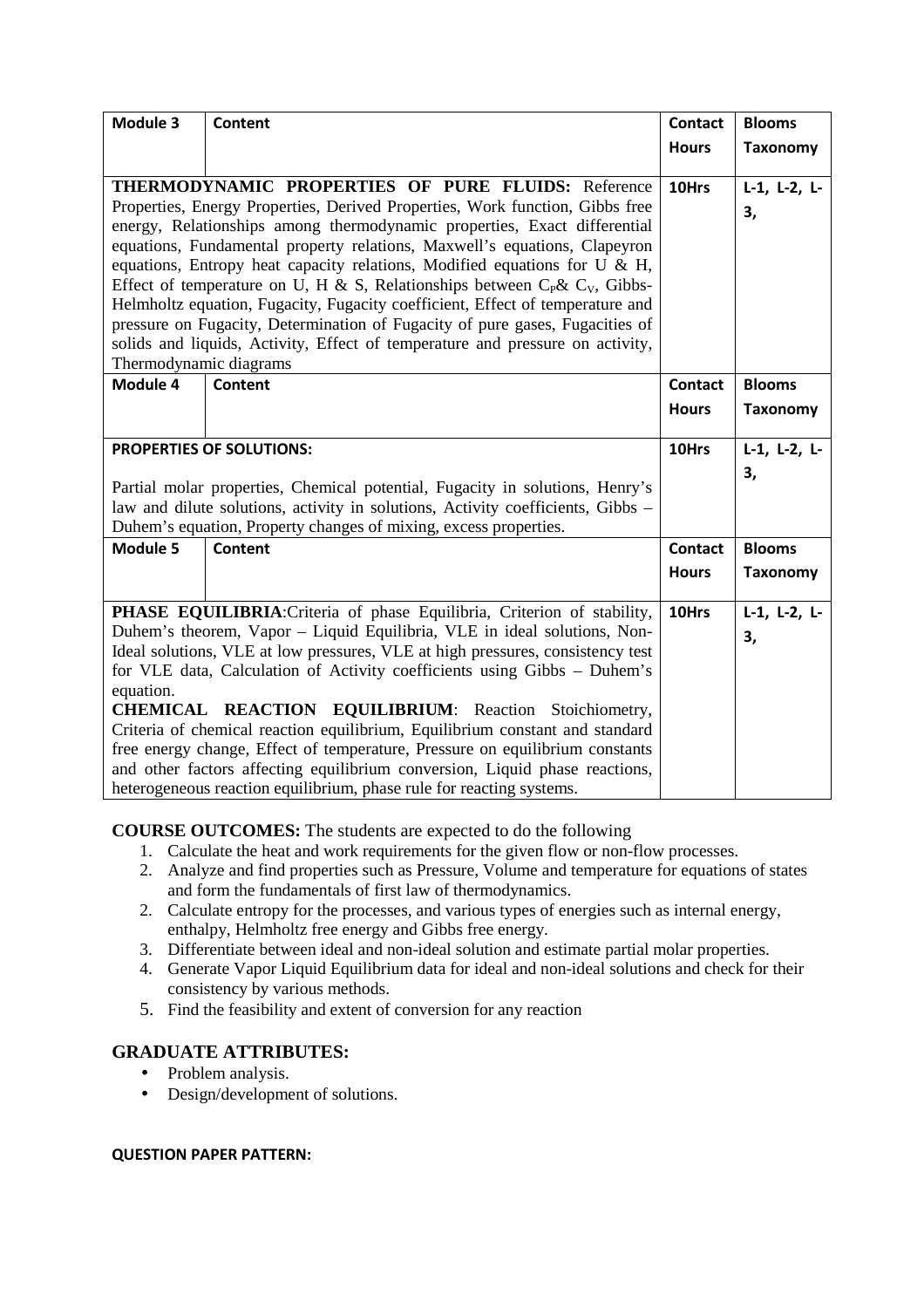The question paper will have ten questions. Each full is for 16 marks. There will be two full questions (with a maximum of four sub questions) from each module. Each full question will have sub questions covering all the topics under a module. The students will have to answer five full questions, selecting one full question from each module

#### **Note: Use of steam tables permitted in examination and internal assessment test.**

### **TEXT BOOKS:**

- 1. Smith J.M. and Vanness H.C., "Introduction to Chemical Engineering Thermodynamics", 5<sup>th</sup> edn., McGraw Hill, New York, 1996
- 2. Rao Y.V.C., "Chemical Engineering Thermodynamics", New age International Publication, Nagpur, 2000

#### **REFERENCE BOOK:**

1. Narayanan K.V., "Text book of Chemical Engineering Thermodynamics", Prentice Hall of India Private Limited, New Delhi, 2001.

# **MATERIAL SCIENCE**

**Total Hrs : 50 Exam Marks : 80** 

**Sub Code : 15CH44 IA Marks : 20 Hrs/Week : 03 Exam Hours : 03** 

**Credits: 03** 

#### **COURSE OBJECTIVES:** The students will be able

- 1. Understand concepts on properties and selection of metals, ceramics, and polymers for design and manufacturing.
- 2. Study variety of engineering applications through knowledge of atomic structure, electronic structure, chemical bonding, crystal structure, x-rays and x-ray diffraction, defect structure.
- 3. Study Microstructure and structure-property relationships, Phase diagrams, heat treatment of steels.
- 4. Study detailed information on types of corrosion and its prevention.
- 5. Learn information on selection of materials for design and manufacturing.

| Module 1                                                                                                                                                                                                                                                | Content                                                                                                                                                    | Contact      | <b>Blooms</b>              |
|---------------------------------------------------------------------------------------------------------------------------------------------------------------------------------------------------------------------------------------------------------|------------------------------------------------------------------------------------------------------------------------------------------------------------|--------------|----------------------------|
|                                                                                                                                                                                                                                                         |                                                                                                                                                            | <b>Hours</b> | Taxonomy                   |
|                                                                                                                                                                                                                                                         | <b>INTRODUCTION:</b> Introduction to material science, Classification of<br>engineering materials, Level of structure, Structure property relationships in | 10Hrs        | $L-1$ , $L-2$ , $L-$<br>3, |
| materials.<br>CRYSTAL GEOMETRY AND STRUCTURE DETERMINATION:<br>Geometry of crystals – the Bravais lattices, Crystal directions and planes – the<br>miller indices, Structure determination $- X - Ray$ diffraction $-$ Bragg law, The<br>powder method. |                                                                                                                                                            |              |                            |
|                                                                                                                                                                                                                                                         | ATOMIC STRUCTURE, CHEMICAL BONDING AND STRUCTURE<br><b>OF SOLIDS:</b> Structure of atom, Periodic table, Ionization potential, Electron                    |              |                            |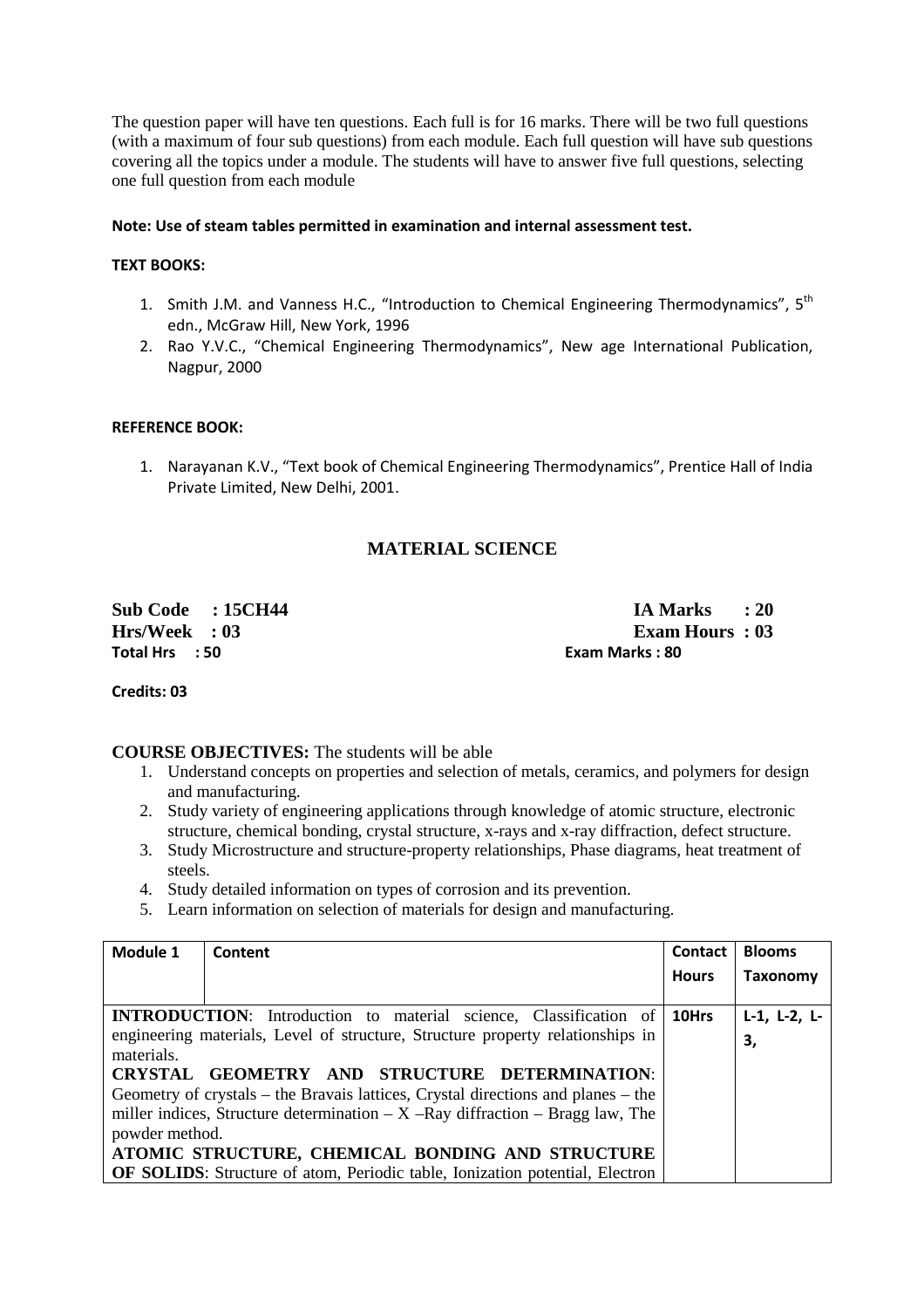| affinity and Electro-negativity, Primary and secondary bonds, variation of  |  |
|-----------------------------------------------------------------------------|--|
| bonding character and properties, Covalent solids, Metals and alloys, Ionic |  |
| solids.                                                                     |  |

| <b>Module 2</b>                                    | Content                                                                                                                            | <b>Contact</b><br><b>Hours</b> | <b>Blooms</b><br><b>Taxonomy</b> |
|----------------------------------------------------|------------------------------------------------------------------------------------------------------------------------------------|--------------------------------|----------------------------------|
|                                                    |                                                                                                                                    |                                |                                  |
|                                                    | <b>CRYSTAL IMPERFECTIONS:</b> Point Imperfections, Line imperfections -                                                            | 10Hrs                          | $L-1$ , $L-2$ , $L-$             |
|                                                    | edge and screw dislocations, the Burgers vector, line energy of dislocations,                                                      |                                | 3,                               |
| Surface imperfections.                             |                                                                                                                                    |                                |                                  |
|                                                    | PHASE DIAGRAM AND PHASE TRANSFORMETIONS: Phase rule,<br>Single component systems, Binary phase diagrams, Lever rule, Typical phase |                                |                                  |
|                                                    | diagrams for Magnesia-Alumina, Copper - Zinc, iron - carbon systems,                                                               |                                |                                  |
|                                                    | Nucleation and growth, Solidification, Allotropic transformation, Cooling                                                          |                                |                                  |
|                                                    | curve for pure iron, Iron - Carbon equilibrium diagram, Isothermal                                                                 |                                |                                  |
|                                                    | transformations (TTT curves).                                                                                                      |                                |                                  |
| Module 3                                           | <b>Content</b>                                                                                                                     | Contact                        | <b>Blooms</b>                    |
|                                                    |                                                                                                                                    | <b>Hours</b>                   | <b>Taxonomy</b>                  |
|                                                    |                                                                                                                                    |                                |                                  |
|                                                    | DEFORMATION OF MATERIALS AND FRACTURE: Elastic deformation, Plastic                                                                | 10Hrs                          | $L-1$ , $L-2$ , $L-$             |
|                                                    | deformation, Creep, Visco-elastic deformation, Different types of fracture.                                                        |                                | 3,                               |
|                                                    |                                                                                                                                    |                                |                                  |
|                                                    | HEAT TREATMENT: Annealing, normalizing, Hardening, Martempering,                                                                   |                                |                                  |
|                                                    | Austempering, Hardenability, Quenching, Tempering, Carburising, Cyaniding,                                                         |                                |                                  |
| Nitriding, Flame hardening.<br>Module 4<br>Content |                                                                                                                                    | <b>Contact</b>                 | <b>Blooms</b>                    |
|                                                    |                                                                                                                                    |                                |                                  |
|                                                    |                                                                                                                                    | <b>Hours</b>                   | <b>Taxonomy</b>                  |
|                                                    | <b>CORROSION AND ITS PREVENTION:</b> Direct corrosion, Electro-                                                                    | 10Hrs                          | $L-1$ , $L-2$ , $L-$             |
|                                                    | chemical corrosion, Galvanic cells, High temperature corrosion, Passivity,                                                         |                                | 3,                               |
|                                                    | factors influencing corrosion rate, Control and prevention of corrosion-                                                           |                                |                                  |
|                                                    | modification of corrosive environment, Inhibitors, Cathodic protection,                                                            |                                |                                  |
| Protective coatings.                               |                                                                                                                                    |                                |                                  |
| Module 5                                           | <b>Content</b>                                                                                                                     | <b>Contact</b>                 | <b>Blooms</b>                    |
|                                                    |                                                                                                                                    | <b>Hours</b>                   | <b>Taxonomy</b>                  |
|                                                    |                                                                                                                                    |                                |                                  |
|                                                    | <b>TYPICAL ENGINEERING MATERIALS:</b> Ferrous metals, Non ferrous                                                                  | 10Hrs                          | $L-1$ , $L-2$ , $L-$             |
|                                                    | metals and alloys - Aluminum and its alloys, Copper and its alloys, Lead and                                                       |                                | 3,                               |
|                                                    | its alloys, Tin, Zinc and its alloys, Alloys for high temperature service,                                                         |                                |                                  |
|                                                    | Ceramic materials - Structure of ceramics, Polymorphism, Mechanical,                                                               |                                |                                  |
|                                                    | electrical and thermal properties of ceramic phases, Refractories, Glasses,                                                        |                                |                                  |
|                                                    | abrasives, Organic materials - Mechanism of polymerization, Additives to                                                           |                                |                                  |
|                                                    | polymers, Plastics, fibres and elastomers, Organic protective coatings.                                                            |                                |                                  |

**COURSE OUTCOMES:** The students are expected to do the following

- 1. Classify different types of engineering materials depending on structure property, crystal geometry and X-Ray diffraction.
- 2. Explain atomic structures, types of bonding and crystal imperfections.
- 3. Draw phase diagrams of different metals, TTT curves and explain deformation of materials.
- 4. Suggest different type of heat treatment techniques depending on the type of the material and they can analyze different types of corrosions and suggest preventive methods.
- 5. Select materials depending on type of application.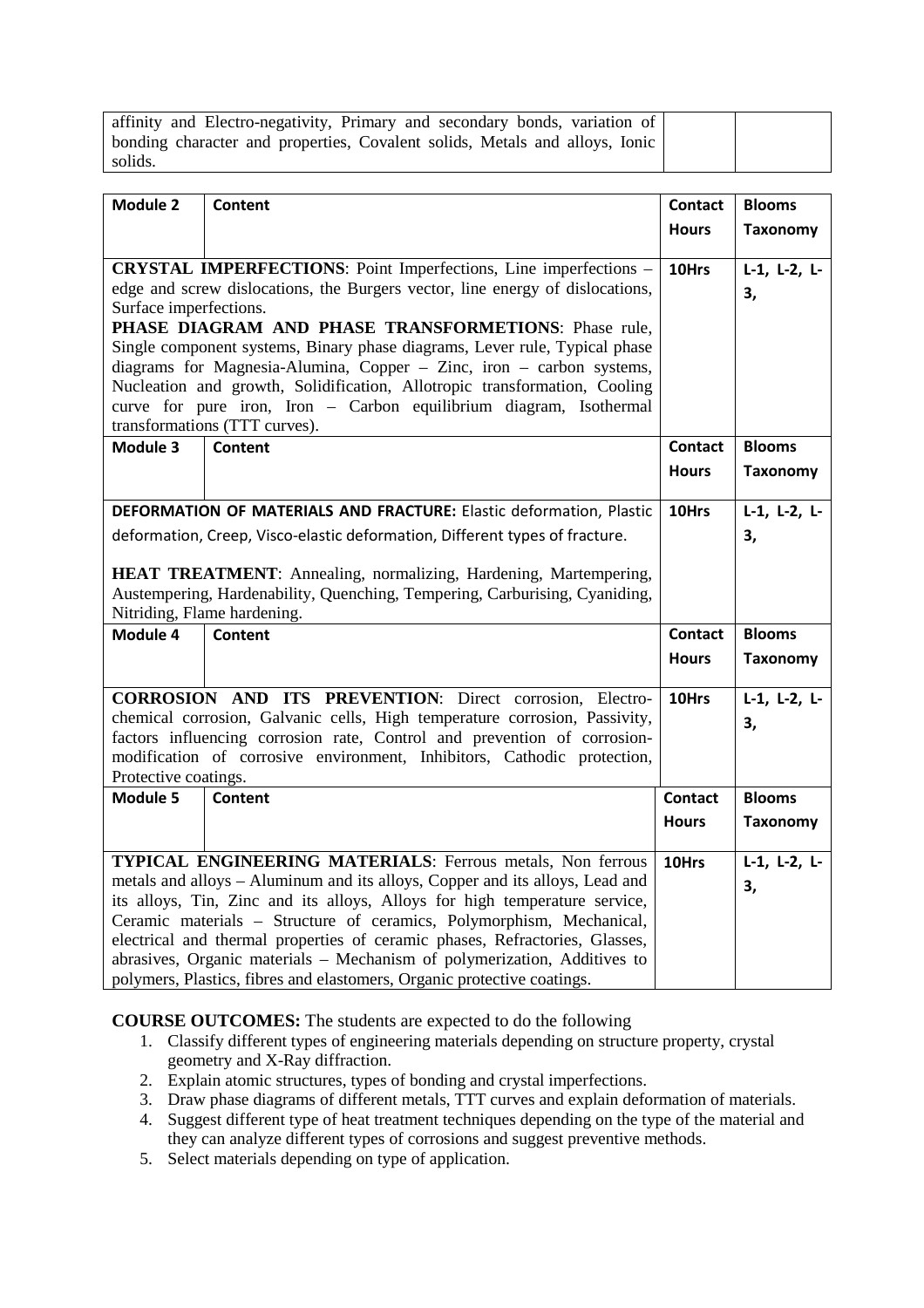### **GRADUATE ATTRIBUTES:**

- Problem analysis.
- Design/development of solutions.

#### **QUESTION PAPER PATTERN:**

The question paper will have ten questions. Each full is for 16 marks. There will be two full questions (with a maximum of four sub questions) from each module. Each full question will have sub questions covering all the topics under a module. The students will have to answer five full questions, selecting one full question from each module.

#### **TEXT BOOKS:**

- 1. Raghavan V., "Materials Science and Engineering  $-$  A First Course", 3<sup>rd</sup> edn., Prentice Hall of India Pvt. Ltd., New Delhi, 1996
- 2. Hajra Choudhury S.K., "Materials Science and Processes", Indian book distributing Co., 1982

### **REFERENCES:**

1. Van Vlack H.L., "Elements of Material Science",  $2^{nd}$  edn., Addison – Wesly Publishing Company, New York, 1964

**CHEMICAL TECHNOLOGY-II** 

**Total Hrs : 50 Exam Marks : 80** 

**Sub Code : 15CH45 IA Marks : 20 Hrs/Week : 03 Exam Hours : 03** 

**Credits: 04** 

#### **COURSE OBJECTIVES:** Students will be able to

- 1. Understand the basic concepts of Industrial Processes practiced in different Organic Chemical Industries.
- 2. Get insight in to the safety and environmental management schemes practiced.
- 3. Assess different engineering problems of individual processes.
- 4. Understand the plant layout and equipment used in the processes.

| Module 1 | Content                                                                                                                                                                                                                                                                                                                                               | Contact      | <b>Blooms</b>              |
|----------|-------------------------------------------------------------------------------------------------------------------------------------------------------------------------------------------------------------------------------------------------------------------------------------------------------------------------------------------------------|--------------|----------------------------|
|          |                                                                                                                                                                                                                                                                                                                                                       | <b>Hours</b> | <b>Taxonomy</b>            |
|          | OILS, FATS, WAXES, SOAPS AND DETERGENTS: Vegetable and<br>animal oils and fats. Extraction of vegetable oils, refining of edible oils.<br>Hydrogenation of oils, waxes and their applications. Soaps and detergents,<br>theory of detergency. Miscellaneous concentrations. Manufacture of soaps<br>and heavy duty detergents. Linear alkyl benzenes. | 10Hrs        | $L-1$ , $L-2$ , $L-$<br>3, |

| <b>Module 2</b> | Content | Contact      | <b>Blooms</b> |
|-----------------|---------|--------------|---------------|
|                 |         | <b>Hours</b> | Taxonomy      |
|                 |         |              |               |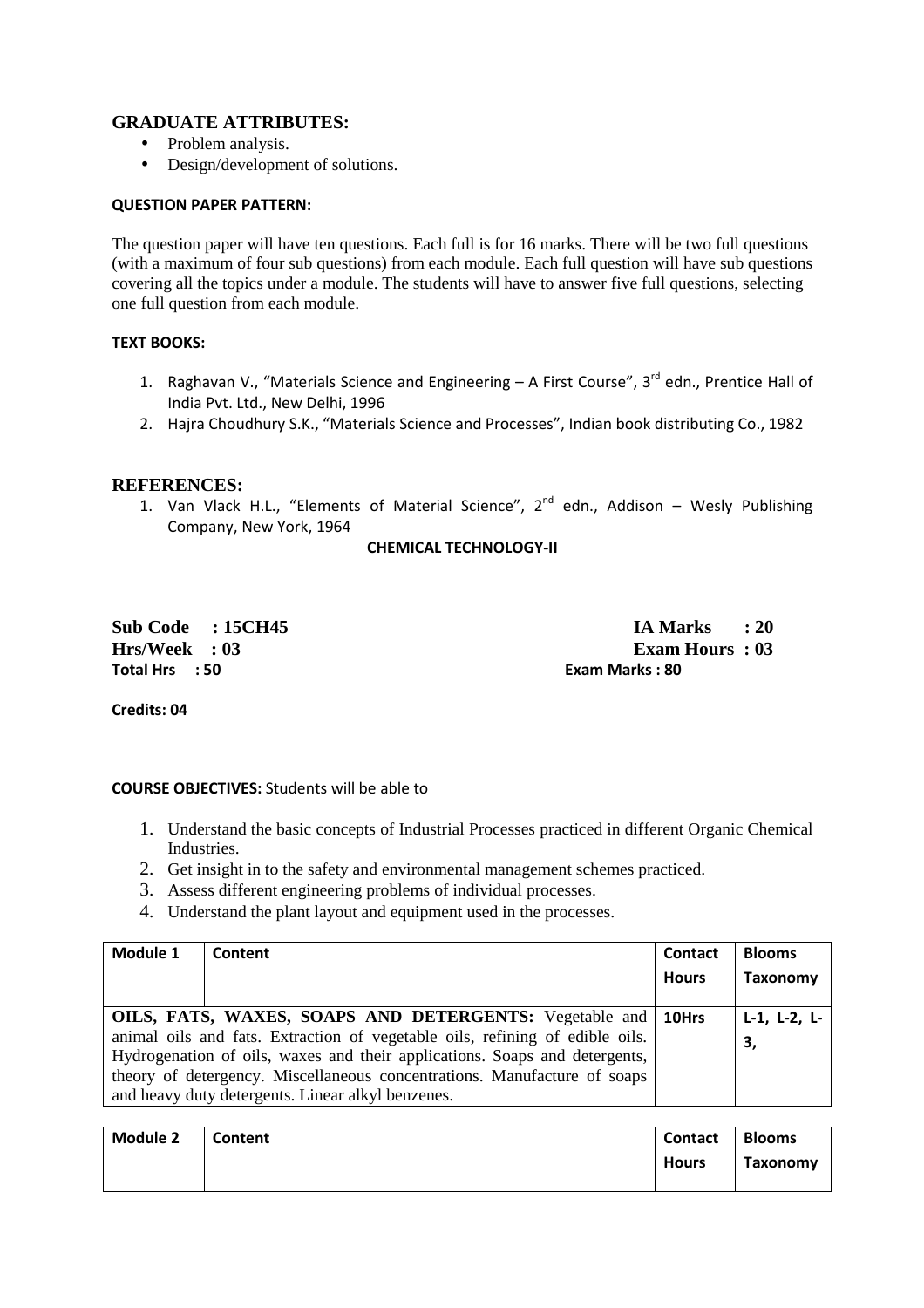| SUGAR, STARCH AND ALLIED INDUSTRIES: Production of cane   10Hrs           |  | $  L-1, L-2, L-$ |
|---------------------------------------------------------------------------|--|------------------|
| sugar. Chemistry of starch. Manufacturing of industrial starch and its    |  | -3,              |
| applications. Fermentation industries: Production of alcohol, Manufacture |  |                  |
| of beer, wines and liquors. Acetic acid and citric acid by fermentation.  |  |                  |

| Module 3                                                                                                            | Content | <b>Contact</b><br><b>Hours</b> | <b>Blooms</b><br><b>Taxonomy</b> |
|---------------------------------------------------------------------------------------------------------------------|---------|--------------------------------|----------------------------------|
| PETROLEUM INDUSTRIES AND PETROCHEMICALS: Origin                                                                     |         | 10Hrs                          | $L-1$ , $L-2$ , $L-$             |
| and classification. Petroleum refining and processing. LPG, CNG,<br>LNG technologies, methane, propylene, benzenes. |         |                                | 3,                               |

| Module 4    | Content                                                                                                                                                               | <b>Contact</b><br><b>Hours</b> | <b>Blooms</b><br><b>Taxonomy</b> |
|-------------|-----------------------------------------------------------------------------------------------------------------------------------------------------------------------|--------------------------------|----------------------------------|
| from coal.  | <b>COAL:</b> Formation, composition and Classification of coal, mining of coal,<br>destructive distillation of coal, coking of coal, coal tar distillation, chemicals | 10Hrs                          | $L-1$ , $L-2$ , $L-$<br>3,       |
| industries. | <b>PULP AND PAPER INDUSTRIES:</b> Raw materials, manufacture of pulp,<br>paper and structural boards. Effluent treatment appropriate for pulp and paper               |                                |                                  |

| Module 5 | Content                                                                                                                                                                                                  | <b>Contact</b><br><b>Hours</b> | <b>Blooms</b><br>Taxonomy  |
|----------|----------------------------------------------------------------------------------------------------------------------------------------------------------------------------------------------------------|--------------------------------|----------------------------|
|          | POLYMERS AND RUBBER: Macromolecules. Polymerization. PVC, 10Hrs<br>LDPE. Polypropylene. Cross-linked polymers. UF and MF. Natural rubber.<br>Synthetic rubber and rubber compounding. Engg. applications |                                | $L-1$ , $L-2$ , $L-$<br>3, |

**COURSE OUTCOMES:** The students are expected to understand

- 1. Different processes employed in industries for manufacture of various products.
- 2. Various equipment used.
- 3. Flow sheet and plant layout.
- 4. Material and energy balances.
- 5. Safety and environmental aspects.
- 6. Engineering problems of different processes.

## **GRADUATE ATTRIBUTES:**

- Problem analysis.
- Design/development of solutions.

#### **QUESTION PAPER PATTERN:**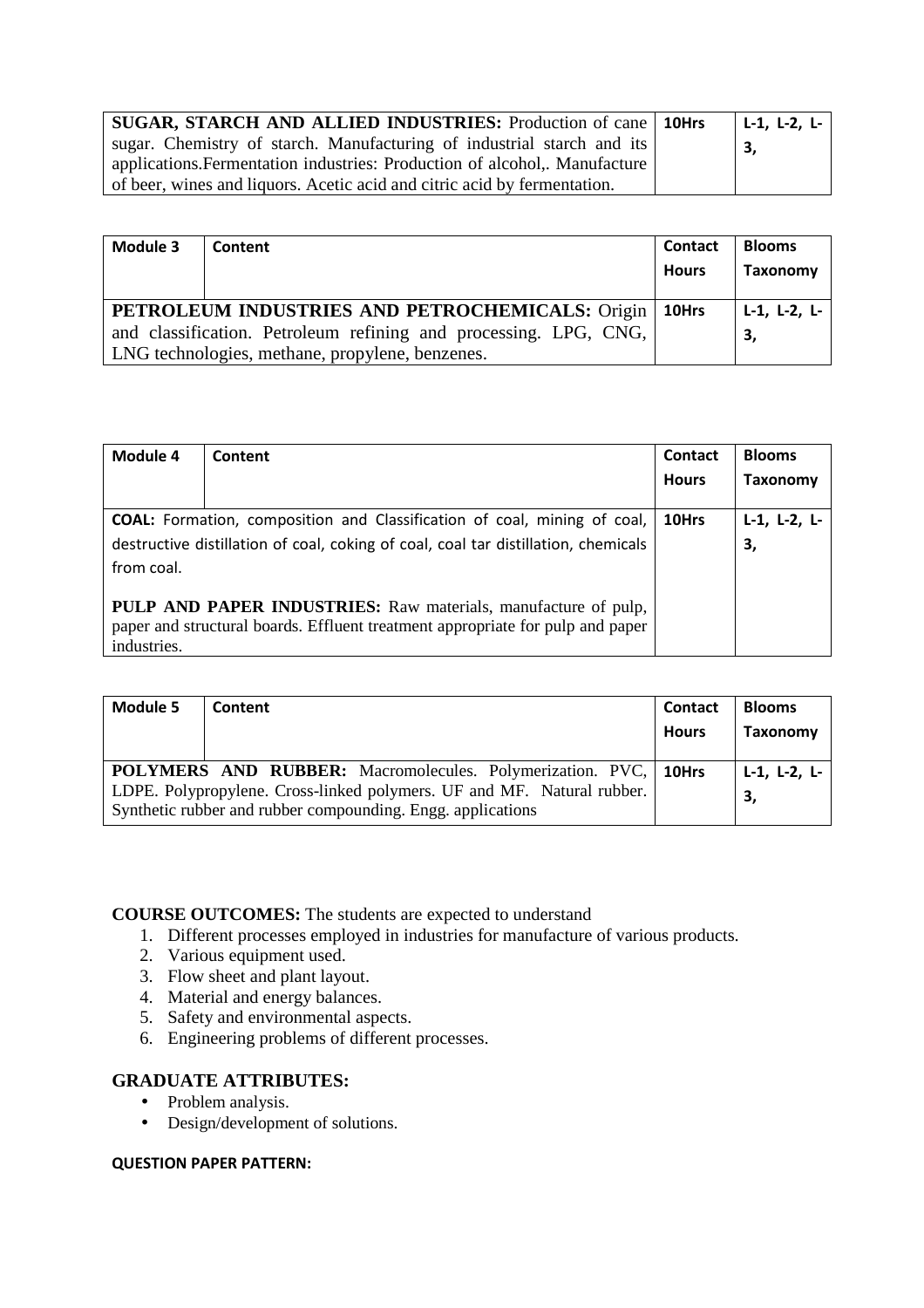The question paper will have ten questions. Each full is for 16 marks. There will be two full questions (with a maximum of four sub questions) from each module. Each full question will have sub questions covering all the topics under a module. The students will have to answer five full questions, selecting one full question from each module.

### **TEXT BOOKS:**

- 1. **Chemical Process Industries,** Shreve's, 4th Edition, McGraw Hill.
- 2. **Dryden Outlines of Chemical Technology for 21st Century,** Gopal Rao & Marshall Sittig, 3rd Edition., EWP.
- 3. **Unit Processes in Organic Chemical Industries**, Desikan and Sivakumar (Eds.), CEDC, IITM, 1982.

### **REFERENCE BOOK:**

1. **Encyclopedia of Chemical Technology**, Kirk and Othmer, 27 volume set, 5th Edition, Wiley, 2004.**Proce**

#### **INSTRUMENTAL ANALYSIS**

**Total Hrs : 50 Exam Marks : 80** 

**Sub Code : 15CH46 IA Marks : 20 Hrs/Week : 03 Exam Hours : 03** 

**Credits: 04** 

**COURSE OBJECTIVES:**The course is designed to impart the knowledge in the field of Instrumental Analysis. The various modern analytical techniques like UV-Visible, IR, NMR, Mass, GC, HPLC, different chromatographic methods and other important topics are taught to enable the students to understand and apply the principles involved in the determination of different bulk drugs and their formulation. In addition to the theoretical aspects, the basic practical knowledge relevant to the analysis is also imparted.

| Module 1 | Content                                                                        | Contact      | <b>Blooms</b>        |
|----------|--------------------------------------------------------------------------------|--------------|----------------------|
|          |                                                                                | <b>Hours</b> | <b>Taxonomy</b>      |
|          |                                                                                |              |                      |
|          | <b>CHROMATOGRAPHY:</b> Classification of chromatographic methods based on      | 10Hrs        | $L-1$ , $L-2$ , $L-$ |
|          | the mechanism of separation. Column Chromatography: Adsorption and             |              | 3,                   |
|          | partition, theory, preparation, procedure and methods of detection. Thin       |              |                      |
|          | Layer Chromatography: Theory, preparation, procedures, detection of            |              |                      |
|          | compounds. Paper Chromatography: Theory, different techniques employed,        |              |                      |
|          | filter papers used, qualitative and quantitative detection . Counter – current |              |                      |
|          | extraction, solid phase extraction techniques, gel filtration                  |              |                      |
|          |                                                                                |              |                      |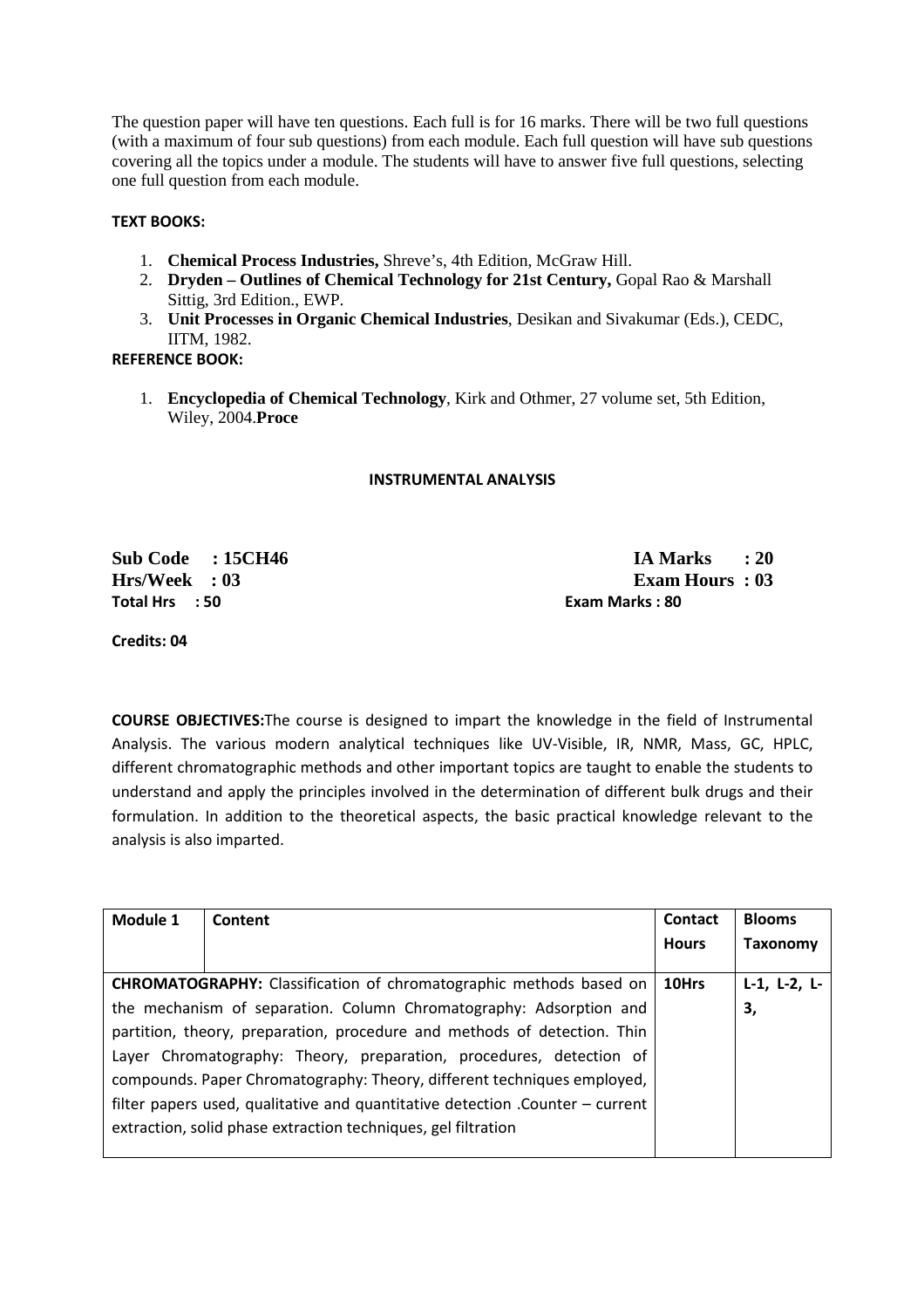| Module 2                                                                                                                                                                                                                                                                                                                                                                                                                                                                                                                          | <b>Content</b> | <b>Contact</b><br><b>Hours</b> | <b>Blooms</b><br><b>Taxonomy</b> |
|-----------------------------------------------------------------------------------------------------------------------------------------------------------------------------------------------------------------------------------------------------------------------------------------------------------------------------------------------------------------------------------------------------------------------------------------------------------------------------------------------------------------------------------|----------------|--------------------------------|----------------------------------|
| GAS CHROMATOGRAPHY: Introduction, fundamentals, instrumentation,<br>columns: preparation and operation, detection, dramatization. . HPLC:<br>Principles and instrumentation, solvents and columns, detection and<br>applications, HPTLC: Theory and principle, instrumentation, elution<br>techniques.                                                                                                                                                                                                                            |                | 10Hrs                          | $L-1$ , $L-2$ , $L-$<br>3,       |
| Module 3                                                                                                                                                                                                                                                                                                                                                                                                                                                                                                                          | <b>Content</b> | <b>Contact</b><br><b>Hours</b> | <b>Blooms</b><br><b>Taxonomy</b> |
| SPECTROSCOPY: Introduction, electromagnetic spectrum, absorbance laws<br>and limitations, instrumentation-design and working principle, chromophore<br>concept, auxochromes, Wood-Fisher rules for calculating absorption<br>maximum, applications of UV-Visible spectroscopy . IR spectroscopy: Basic<br>principles-Molecular vibrations, vibrational frequency, factors influencing<br>frequencies,<br>sampling<br>vibrational<br>techniques,<br>instrumentation,<br>interpretation of spectra, FT-IR, theory and applications. |                | 10Hrs                          | $L-1$ , $L-2$ , $L-$<br>3,       |
| Module 4                                                                                                                                                                                                                                                                                                                                                                                                                                                                                                                          | Content        | <b>Contact</b><br><b>Hours</b> | <b>Blooms</b><br><b>Taxonomy</b> |
| MASS SPECTROSCOPY: Theory, ionization techniques: electron impact<br>ionization, chemical ionization, field ionization, fast atom bombardment,<br>plasma desorption, fragmentation process: types of fission, resolution,<br>GC/MS, interpretation of spectra and applications for identification and<br>structure determination.                                                                                                                                                                                                 |                | 10Hrs                          | $L-1$ , $L-2$ , $L-$<br>3,       |

| <b>Module 5</b> | Content                                                                       | <b>Contact</b><br><b>Hours</b> | <b>Blooms</b><br><b>Taxonomy</b> |
|-----------------|-------------------------------------------------------------------------------|--------------------------------|----------------------------------|
|                 | NMR: Theory, instrumentation, chemical shift, shielding and de-shielding      | 10Hrs                          | $L-1$ , $L-2$ , $L-$             |
|                 | effects, splitting of signals, spin-spin coupling, proton exchange reactions, |                                | 3,                               |
|                 | coupling constant (J), nuclear over Hauser effect (NOE), 13CNMR spectra and   |                                |                                  |
|                 | its applications, 2D-NMR, COSY and applications                               |                                |                                  |

**COURSE OUTCOME**: The appreciable knowledge will be gained by the students in the Modern Analytical Techniques and can apply the theories involved in the Analysis of various bulk drugs and their formulations. The students will also be in a position to apply their knowledge in developing the new methods for the determination and validate the procedures.

### **GRADUATE ATTRIBUTES:**

• Problem analysis.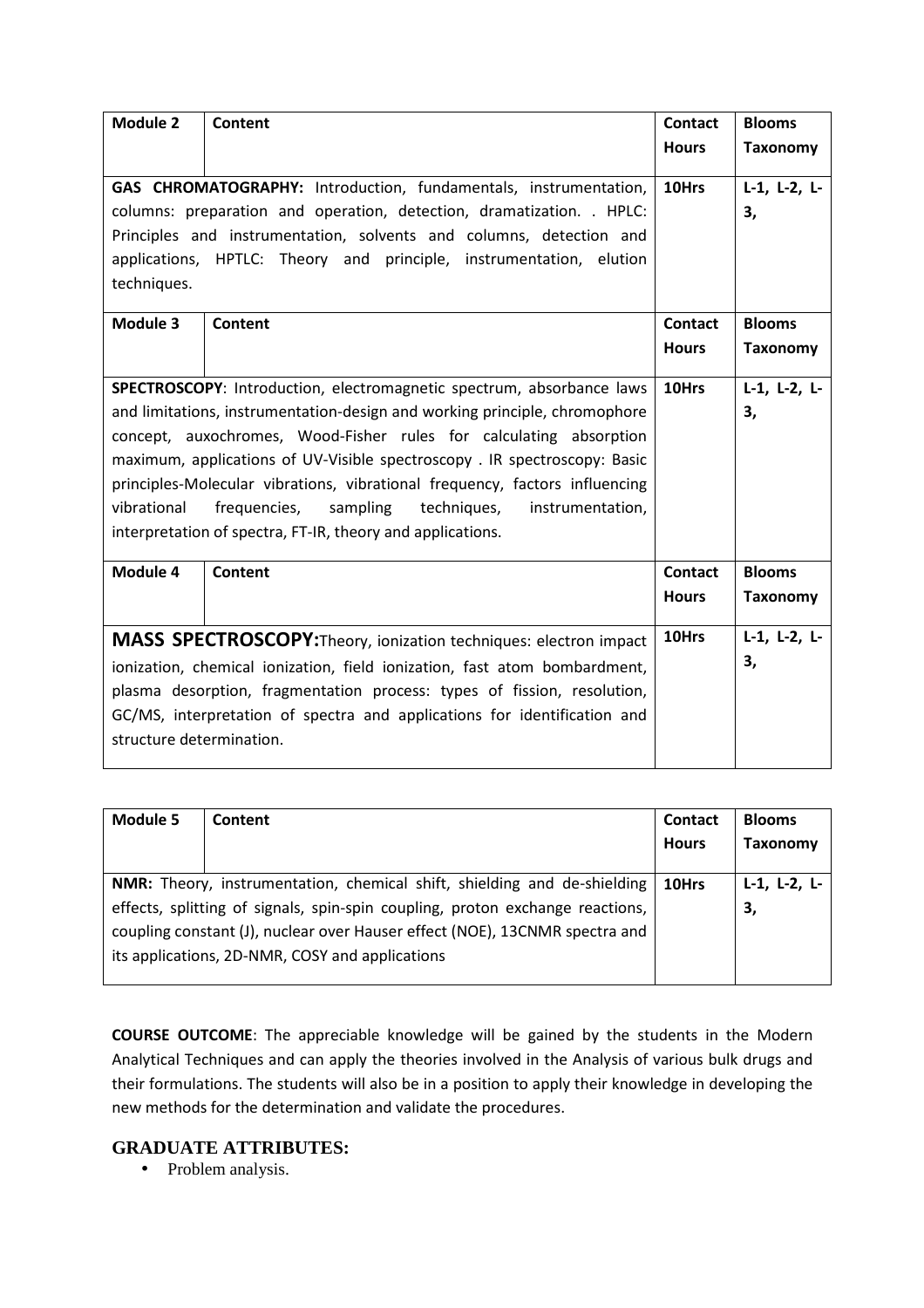• Design/development of solutions.

### **QUESTION PAPER PATTERN:**

The question paper will have ten questions. Each full is for 16 marks. There will be two full questions (with a maximum of four sub questions) from each module. Each full question will have sub questions covering all the topics under a module. The students will have to answer five full questions, selecting one full question from each module.

#### **TEXT BOOKS**

- 1) Instrumental Methods of Chemical Analysis by B.K Sharma
- 2) Organic spectroscopy by Y.R Sharma

#### **REFERENCE BOOKS:**

- 1) Vogel's Text book of Quantitative Chemical Analysis by A.I.
- 2) Organic spectroscopy by William Kemp

#### **CHEMICAL ENGINEERING DRAWING LAB**

**Total Hrs : 42 Exam Marks : 80** 

**Sub Code : 15CHL47 IA Marks : 20 Hrs/Week : 1 I + 2 L Exam Hours : 03** 

**Credits: 02** 

|                         | Content                                                                 | <b>Contact</b><br><b>Hours</b> | <b>Blooms</b><br>taxonomy |
|-------------------------|-------------------------------------------------------------------------|--------------------------------|---------------------------|
|                         |                                                                         |                                |                           |
| <b>SECTIONAL VIEWS:</b> |                                                                         | 04Hrs                          |                           |
|                         | Representation of the sectional planes, Sectional lines and hatching,   |                                |                           |
|                         | selection of section planes and types of sectional views. Equipment and |                                |                           |
| piping symbols          |                                                                         |                                |                           |
|                         |                                                                         |                                |                           |

| Content                                                                                                                                                                                            | <b>Contact</b><br><b>Hours</b> | <b>Blooms</b><br>taxonomy |
|----------------------------------------------------------------------------------------------------------------------------------------------------------------------------------------------------|--------------------------------|---------------------------|
| <b>PROPRTIONATE DRAWINGS</b>                                                                                                                                                                       | 18rs                           |                           |
| Vessels components: Vessel openings, Manholes, Vessel enclosures, Vessel<br>support, Jackets, Shell and tube heat exchanger, Reaction vessel and<br>different types of Evaporators. P & I Diagrams |                                |                           |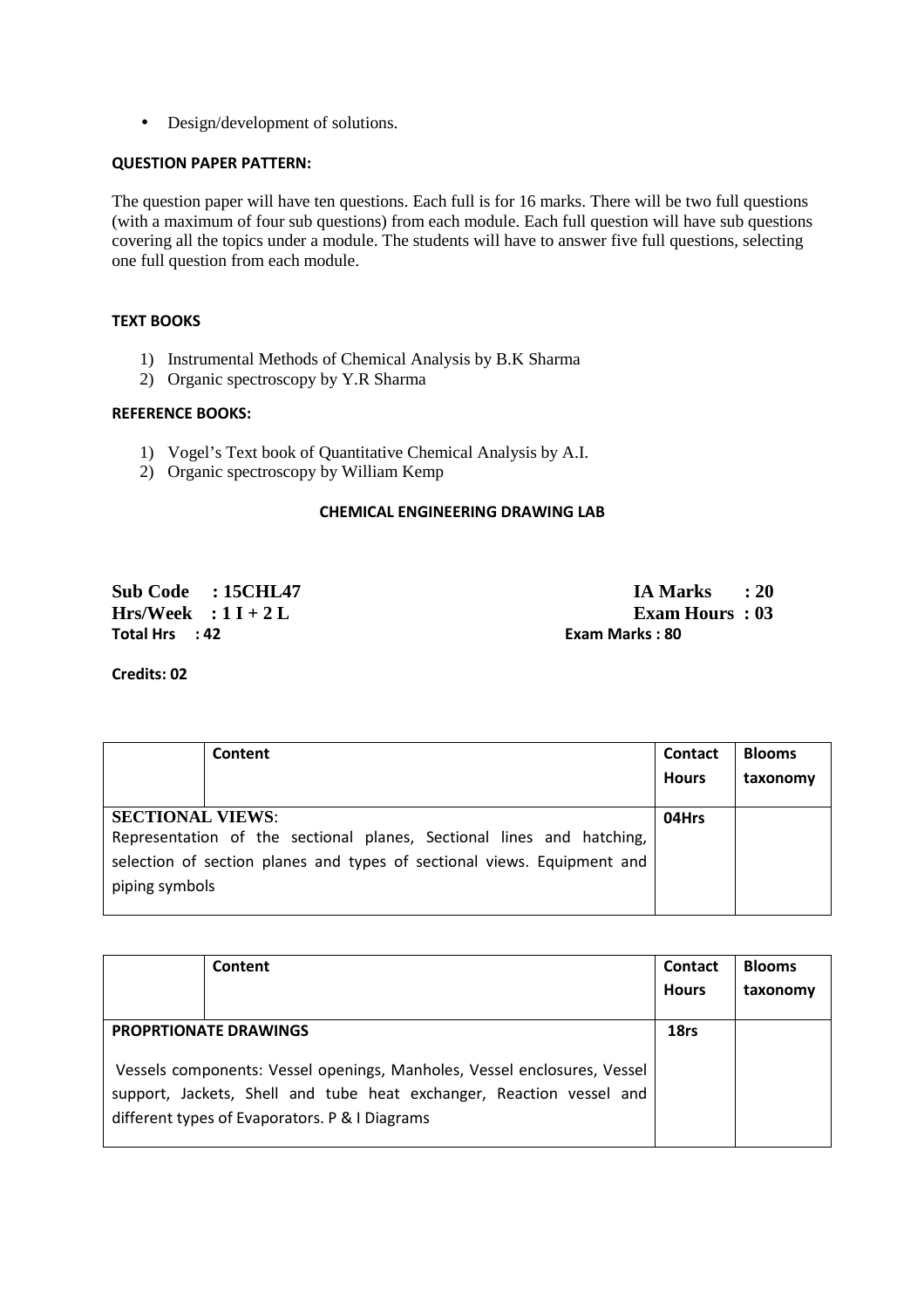| Content                                                                                                                                                                                   | <b>Contact</b> | <b>Blooms</b> |
|-------------------------------------------------------------------------------------------------------------------------------------------------------------------------------------------|----------------|---------------|
|                                                                                                                                                                                           | <b>Hours</b>   | taxonomy      |
| <b>ASSEMBLY DRAWINGS:</b><br>Joints: Cotter joint with sleeve, Socket and Spigot joint, Flanged pipe joint,<br>Union joint, Stuffing box and Expansion joint (Screw type or flanged type) | 20rs           |               |

### **Note:**

- 1. Assignments to be given to students to practice all the drawings and weightage shall be given to these assignments while awarding IA marks.
- 2. Minimum of Ten drawings are to be conducted.
- 3. Examination consists of one question on proportionate drawing (30 marks) and one question on Assembly drawing (50 marks).
- 4. **Examination to be conducted like other lab exams. Question paper should be prepared jointly by Internal and External examiners.**
- 5. Computer Aided drawing Software: Solid Edge or Equivalent Software.

# **TEXT BOOKS:**

- 1. Gopal Krishna K.R., "Machine Drawing", 2<sup>nd</sup> revised edn., Sudhas stores, Bangalore, 1998
- 2. Bhat N.D., "Machine Drawing", 22<sup>nd</sup> edn., Charoter Publishing House, Anand, 1987
- 3. Joshi M.V., "Process Equipment Design", 3<sup>rd</sup> edn., Macmillan India publication", New Delhi, 1999

### **REFERENCE BOOKS:**

- 1. Walas S.M., "Chemical Process Equipment", Butterworth Heinemann Pub., 1999
- 2. Ludwig E.E., "Applied Process Design", 3<sup>rd</sup> edn., Gulf Professional Publishing, New Delhi, 1994